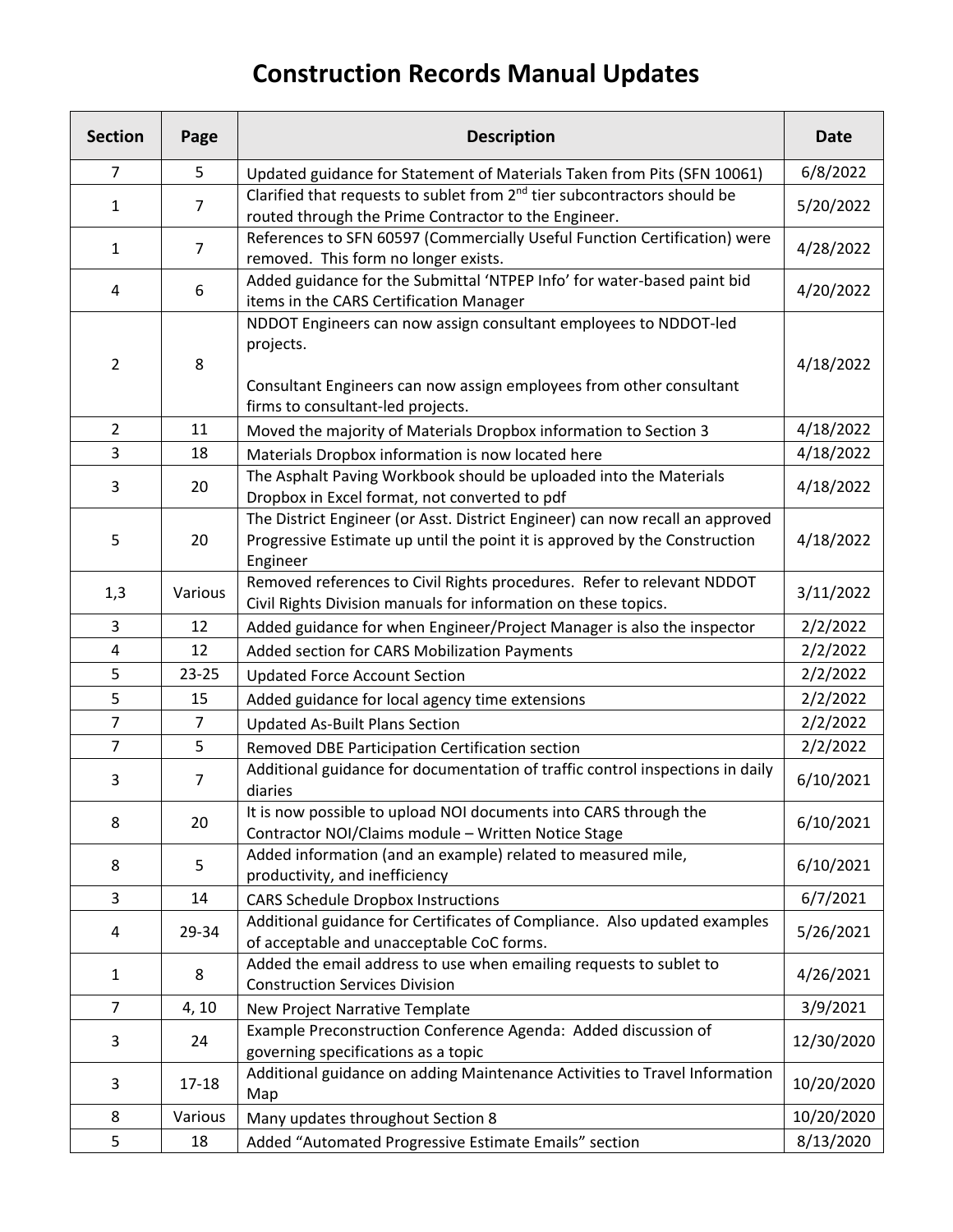| 3              | 3              | Added progressive estimates as an item to be discussed at the                                                              | 7/13/2020              |
|----------------|----------------|----------------------------------------------------------------------------------------------------------------------------|------------------------|
|                |                | preconstruction conference                                                                                                 |                        |
| 3              | $20 - 24$      | Added progressive estimate section to the Example Preconstruction                                                          | 7/13/2020              |
|                |                | Conference Agenda                                                                                                          |                        |
| 5              | 5              | Clarified that change order totals are cumulative, not net.                                                                | 6/25/2020              |
| 1              | 8              | Requests to Sublet should be emailed to Construction Services Division.<br>They should no longer be mailed.                | 4/14/2020              |
| $\overline{2}$ | 12             | Schedules should be uploaded to CARS/Filenet                                                                               | 4/14/2020              |
|                |                | Removed requirement that paper copies of Time Extension Requests be                                                        |                        |
|                |                | mailed to Construction Services Division. These documents can be emailed                                                   |                        |
| 2              | 13             | to Construction Services Division.                                                                                         | 4/14/2020              |
|                |                |                                                                                                                            |                        |
|                |                | This section also referenced paper copies of Requests to Sublet, which are                                                 |                        |
|                |                | now emailed to Construction Services Division.<br>Added a section for called 'Schedules'. This section reiterates that all |                        |
| 3              | 14             | schedules should be uploaded to CARS/Filenet.                                                                              | 4/14/2020              |
|                |                | Updated the As-Built section to reflect our current practice of uploading as-                                              |                        |
| 7              | $\overline{7}$ | builts to Filenet using the Finals Checklist in CARS.                                                                      | 4/14/2020              |
| 3              | 12, 13         | Added information about new functionality for running CARS Diary Reports.                                                  | 1/21/2020              |
|                |                | The CARS Time for Completion Report is no longer used for final records.                                                   |                        |
| 6              | 4              | The Contract Time for Completion should be completed using SFN 5660                                                        | 1/21/2020              |
|                |                | <b>Contract Time for Completion Summary.</b>                                                                               |                        |
| $\overline{2}$ | 6,7            | Added guidance for assigning testing companies and testing company                                                         |                        |
|                |                | personnel in CARS                                                                                                          | 10/31/2019             |
| 5              | 18             | Added guidance for withholding progressive estimates                                                                       | 9/27/2019              |
| 5              | 14, 15         | Moved Time Extension guidance from Section 7 to Section 5. Added                                                           |                        |
|                |                | guidance and an example.                                                                                                   | 9/13/2019              |
| 7              | Various        | Many updates throughout Section 7                                                                                          | 9/13/2019              |
| 4              | 18-20          | Added guidance and examples for CARS Stockpiles                                                                            | 6/12/2019              |
| $\mathbf{1}$   | 10             | Updated Construction Project Filing System section                                                                         | 5/3/2019               |
| 2              | 5              | Changed text field lengths for Project Diary & Inspection Diary sections                                                   | 5/3/2019               |
| 2              | 6              | Added CARS Assigned Testers section                                                                                        | 5/3/2019               |
| $\overline{2}$ | $9 - 11$       | Added CARS Materials Dropbox instructions and guidance                                                                     | 5/3/2019               |
| 3              | $5 - 12$       | Updated CARS Project Diary and Inspection Diary instructions and guidance                                                  | 5/3/2019               |
| 3              | $\overline{7}$ | Added guidance for entering Contract Time in CARS                                                                          | 5/3/2019               |
| 3              | 21             | Updated Preconstruction Meeting Template (#7 Payrolls section) to reflect                                                  |                        |
|                |                | current practices utilizing LCP Tracker                                                                                    | 5/3/2019               |
| 5              | $4 - 8$        | Updated Change Order approval authority levels                                                                             | 4/11/2019              |
| 1              | 3,9,10         | Updated guidance for labor compliance and payrolls using LCPtracker                                                        | 6/26/2018              |
| 3,5            | 4,19           | Guidelines for collecting contractor email addresses used for emailing                                                     |                        |
|                |                | copies of CARS estimates                                                                                                   | 5/8/2018               |
| 3              | 4, 18          | Updated Preconstruction Conference Agenda Template - Added guidance<br>to #9: Erosion and Water Pollution Control          | 4/4/2018               |
| 5              | 3              |                                                                                                                            |                        |
| 5              | 3              | Added guidance for NEPA Reassessment on Change Orders                                                                      | 11/8/2017<br>11/8/2017 |
| 5              | 13             | Added guidance for Functional Design & Inherent Variability                                                                |                        |
|                |                | Updated routing information for change orders.                                                                             | 9/1/2017               |
| 8              | 8, 25          | Added disclaimer language for draft NOI & Claim response letters.                                                          | 4/12/2017              |
| 5              | $11 - 13$      | Instructions for Change Order Electronic Signature Process.                                                                | 3/22/2017              |
| 1              | 6              | Wording changed to make paper files optional.                                                                              | 9/27/2016              |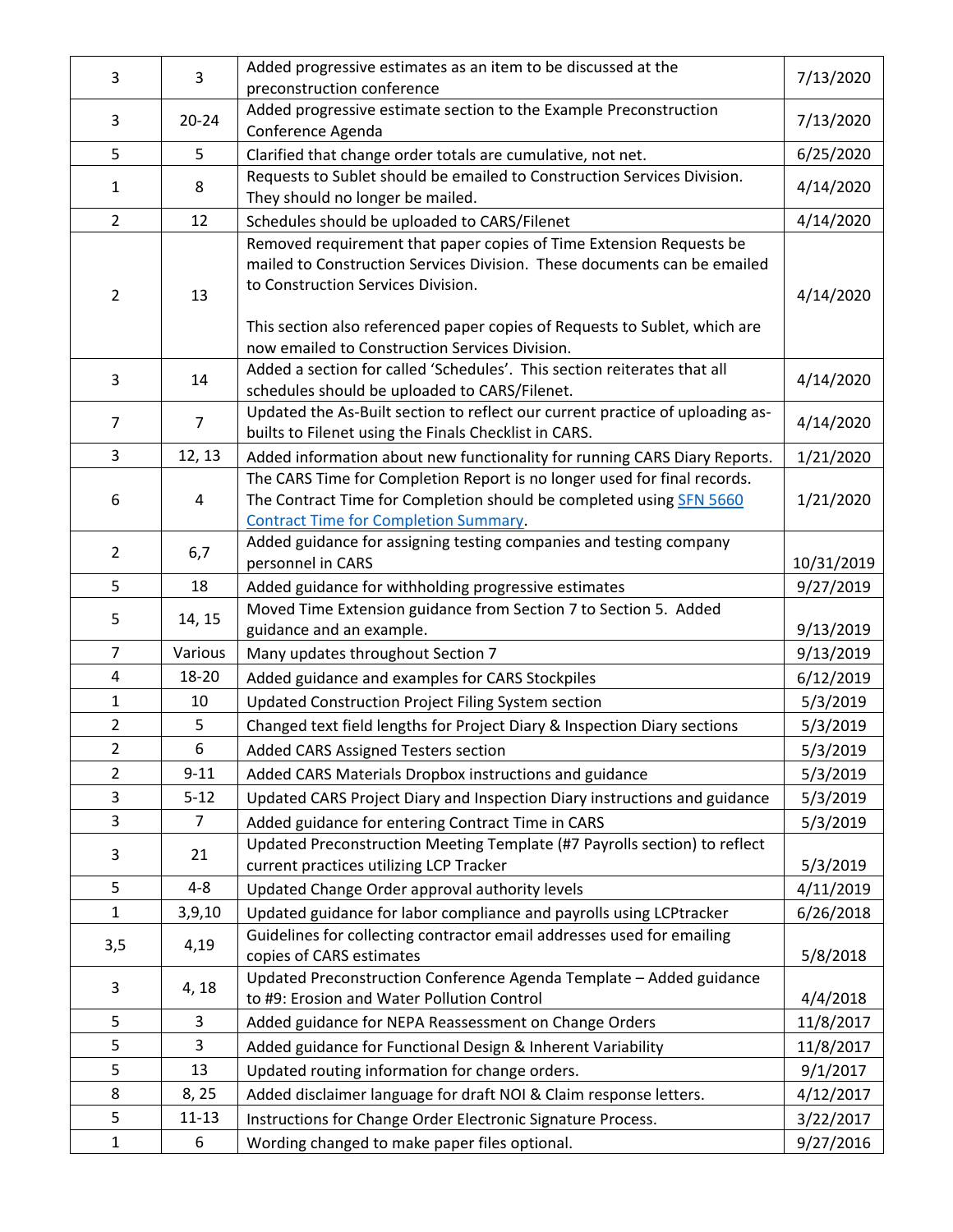| 2                | 11             | Store certifications and submittals in CARS Certification Module.                                              | 9/27/2016  |
|------------------|----------------|----------------------------------------------------------------------------------------------------------------|------------|
| 2,7              | 13             | Upload Final Checklist Items to CARS Final Checklist Module.                                                   | 9/27/2016  |
| 3                | $\overline{7}$ | Section on instructions for CARS diary attachments added.                                                      | 9/27/2016  |
| 3                | 9              | Progress Reports require signatures during liquidated damages                                                  | 9/27/2016  |
| 4                | $\overline{4}$ | Instructions for CARS Certification Module added.                                                              | 9/27/2016  |
| 4                | 18             | Instructions for CARS Fuel Cost Module added.                                                                  | 9/27/2016  |
| 4                | 26             | Instructions for Certification Special Provision added.                                                        | 9/27/2016  |
| 3, 5, 7          |                | FHWA oversite guidelines removed.                                                                              | 5/16/2016  |
| 1, 2, 4, 5, 6, 7 |                | Various updates to reflect Quantity Manager implementation.                                                    | 4/12/2016  |
| $\mathbf{1}$     | 6              | Project filing system modified.                                                                                | 4/12/2016  |
| 4                |                | Documentation requirements modified to require attachment of source                                            |            |
|                  |                | documents on various items.                                                                                    | 4/12/2016  |
| 4                | 9              | Guidelines added for electronic signatures.                                                                    | 4/12/2016  |
| 4                | 15             | Guidelines for Stockpiles modified to match spec book.                                                         | 4/12/2016  |
| 4                | 25             | Documentation examples added.                                                                                  | 4/12/2016  |
| $\overline{7}$   | 6              | Requirements modified for project files and books submitted with final.                                        | 4/12/2016  |
| $\mathbf{1}$     |                | Revised project filing, labor compliance, and payroll guidelines.                                              | 3/23/2016  |
| 1                |                | Deleted three sections including Vehicle Operation Expenses; Office Rental,                                    |            |
|                  |                | Telephone, Utilities; Hardware, Lumber, and Other Miscellaneous Items.                                         | 3/23/2016  |
| 1                | 7,8            | Established guidelines for when sublets are not required.                                                      | 3/23/2016  |
| 4                | 3              | Signatures requirement modified for quantities documented by field<br>measurements.                            | 2/29/2016  |
| 3                | 9, 10          | Weekly progress report requirements modified.                                                                  | 2/29/2016  |
| 4                |                | Guidelines for documentation of signs, posts, and inlets added.                                                | 1/21/2016  |
| 4                | 8              | Weight tickets no longer sent to central office when Haul Sheet is source<br>document.                         | 1/12/2016  |
| General          |                | Specification references updated to match 2014 spec book. Hyperlinks<br>added to various forms and websites.   | 10/15/2015 |
| Forward          | $\overline{2}$ | Manual updates will not be distributed. Printing of manual is discouraged,<br>refer to web version frequently. | 10/15/2015 |
|                  |                | Hyperlinks added to table of contents of each section. Master table of                                         |            |
| <b>TOC</b>       |                | contents does not contain hyperlink.                                                                           | 10/15/2015 |
| 3                | 3, 15          | Preconstruction conference outline and example template modified                                               | 10/15/2015 |
| 3                | 5, 6           | Diary section revised. Documentation of traffic control required.                                              | 10/15/2015 |
| 3                | 8              | Instructions for entering inspector diaries in CARs added.                                                     | 10/15/2015 |
| 3                | 9              | Weekly progress reports requirements modified and are only required<br>when tracking working days.             | 10/15/2015 |
| 4                | 5              | Guidelines for documentation of Railroad Insurance added.                                                      | 10/15/2015 |
| 4                | 5,6            | Guidelines for documentation of water and weighed material modified.                                           | 10/15/2015 |
| 4                | 6              | Load count guideline for water moved to water documentation section.                                           | 10/15/2015 |
| 5                | $\overline{2}$ | Section on Value Engineering added.                                                                            | 10/15/2015 |
| 5                | Various        | "Full involvement replaced with "PODI" when describing FHWA projects of<br>interest.                           | 10/15/2015 |
| 5                | 4, 5, 7        | Change order approval procedures revised for parts A-2 and E.                                                  | 10/15/2015 |
| 5                | 5              | Guidelines for change orders with local agency funds added.                                                    | 10/15/2015 |
| $\overline{7}$   | 14             | Example final acceptance letter moved to this section.                                                         | 10/15/2015 |
| 7                | 15             | Example project/materials acceptance letter moved to this section.                                             | 10/15/2015 |